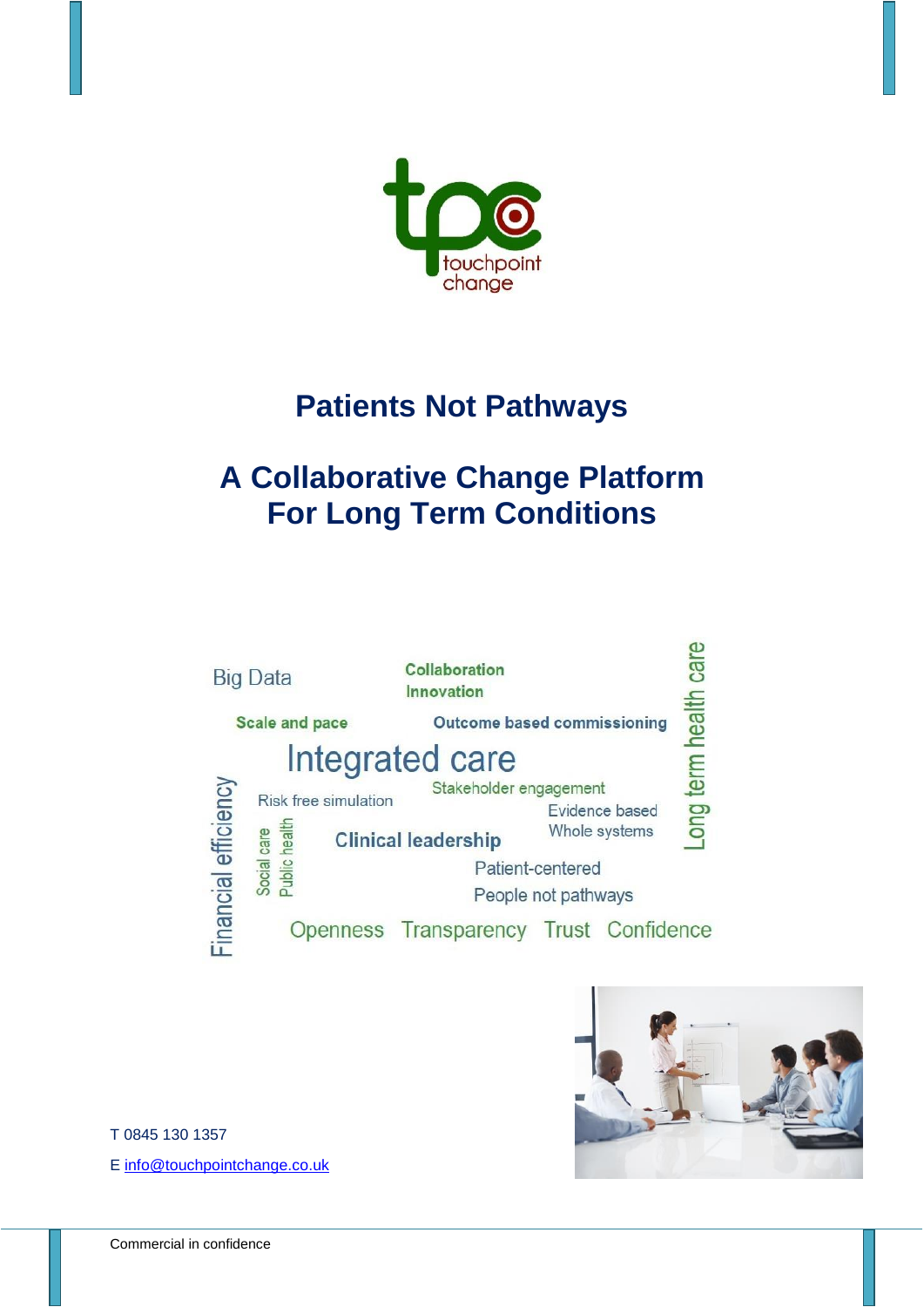**The challenge**. The NHS is wrestling with the challenges of increasing patient demand, the adoption of new technology, resource constraints and the delivery of efficiencies. These are particularly acute in the management of Long Term Conditions, which consume the majority of the NHS budget and a large portion of Local Authority resources, particularly for older people.

Success will ultimately lead to better health outcomes at lower cost but it requires nothing less than the transformation of health and social care as we know it. Planning must focus on patient groups – improving healthy years, slowing disease progression and providing the best, most cost-effective care. It will require the reconfiguration of hospital services, effective working between community health and social care, greater prevention and a ramp up of telehealth & technology. However, service redesign is always a complex process. Many stakeholders are involved, each with their own ideas for meeting the changing demands and addressing the pressures.

## *Pre requisites for successful change across health and social care*

- A **framework** to plan and deliver joined-up **service improvements** across all sectors.
- **Clarity** on end-to-end **care pathways** and a common view of the system for all **stakeholders**.
- A **robust** way to assess a new care package's impact on **patients**, **resources** and **costs**.
- **Consensus** on the changes needed, resulting in faster adoption & a higher chance of **success**.

**A collaborative change platform**. A new approach has been pioneered for use by partners across Health and social care. At its centre is a collaborative service redesign process supported by cloudbased apps. This approach captures how care for a specific condition (eg. Diabetes, Chronic Heart Disease, COPD) operates in a commissioning area, typically a city or region. Patient cohort, care package and cost data are assessed in the context of disease progression, enabling all stakeholders to gain a common understanding of clinical needs and the 'whole system' response. Alternative options for redesign are identified and compared on a like-for like basis, their impacts presented online. This results in a transparent assessment and quicker agreement, reducing the risk of change. So how does it work?

**Agreeing the current state.** First of all a group of stakeholders is established, representing clinicians, commissioners, service providers (hospitals, community services, care homes, etc), suppliers (pharmaceuticals, equipment, telehealth), patient groups etc. During a series of workshops, they agree the relevant local data, which is captured online. This includes prevalence, disease progression/severity, patient volumes, care packages, total costs, staffing levels etc. The data is profiled as cohorts over time to show the current projection for outcomes, costs and resources.

The outputs are presented as graphs to make it easy to see *Example: Balanced Scorecard (COPD app)* trends and pressures. A Balanced Scorecard summarises the clinical information (interventions and resources), finances (costs and productivity), the adoption of best practice (prevention, new technology) and patient outcomes (disease progression, urgent care episodes and morbidity rates).

This gives an end-to-end view of how care works in practice and why the costs and outcomes are as they are. This openness and transparency means that clinicians, managers and patient groups gain a common view - often for the first time. This is the starting point for effective service redesign.

| Scorecard<br>Diagnosis                                         | <b>Outcomes Scorecard</b>       |                |          |                                |        |          |
|----------------------------------------------------------------|---------------------------------|----------------|----------|--------------------------------|--------|----------|
|                                                                | <b>PROCESS &amp; QUALITY</b>    |                |          | <b>FINANCIAL</b>               |        |          |
| <b>Under Care</b>                                              | $\cdot$<br>Patients under care. | 7:100          | 0.96     | Total Pathway Costs £000s      | 0.003  | $-15%$   |
| End of Life<br><b>Scenarios &amp; Forecasts</b><br>System Maps | GP referrals to outpatients.    | 1.034          | $-40.96$ | GP Practice Team costs £000s   | 129    | $-63%$   |
|                                                                | Outpatient vists                | 3,878          | $-40.96$ | <b>IDS Costs £000s</b>         | 1,013  |          |
|                                                                | GP appointments                 | 7,450          | $-63.96$ | Hospital Services Costs £000s  | 3,272  | $-29.96$ |
|                                                                | Emergency admissions            | 1,449          | $-40.96$ | Oxygen costs £000s             | 916    | $-17%$   |
|                                                                | Readmissions <30 da             | 269            | $-41.96$ | Prescribing costs £000s        | 2.440  | 0%       |
| Diagnosis Forecast<br>S1: Flat Line Case<br>×                  | Inpatient episodes bed days     | 4.403          | $-60$ %  | Cost reduction year 1, £000s   | 8S7    |          |
|                                                                | Ambulance call outs             | 610            | $-39.96$ | Cost Reduction year 3 £000s    | 1.498  |          |
| Care Packages                                                  |                                 |                |          |                                |        |          |
| C4: C3 plus Telehealth -                                       | <b>SKILLS &amp; INNOVATION</b>  |                |          | <b>PATIENTS OUTCOMES</b>       |        |          |
| Cost Reduction Base<br>$\overline{\phantom{a}}$<br>Year 2      | <b>IRS Reskilled Capacity</b>   | 10             |          | Annual exacerbations<br>۰      | 12,107 | $-25.96$ |
|                                                                | GP Reskilled Capacity           | 18             |          | Annual exaberations per person | 1.70   | $-25%$   |
|                                                                | Pul Rehab Reskilled Cap         | $\overline{4}$ |          | Clinical quality index (0 - 1) | 0.99   | 66 %     |
|                                                                | Personal Care Plans (%).        | 99             | 400.96   | Compliance (%)                 | 94     | 89 %     |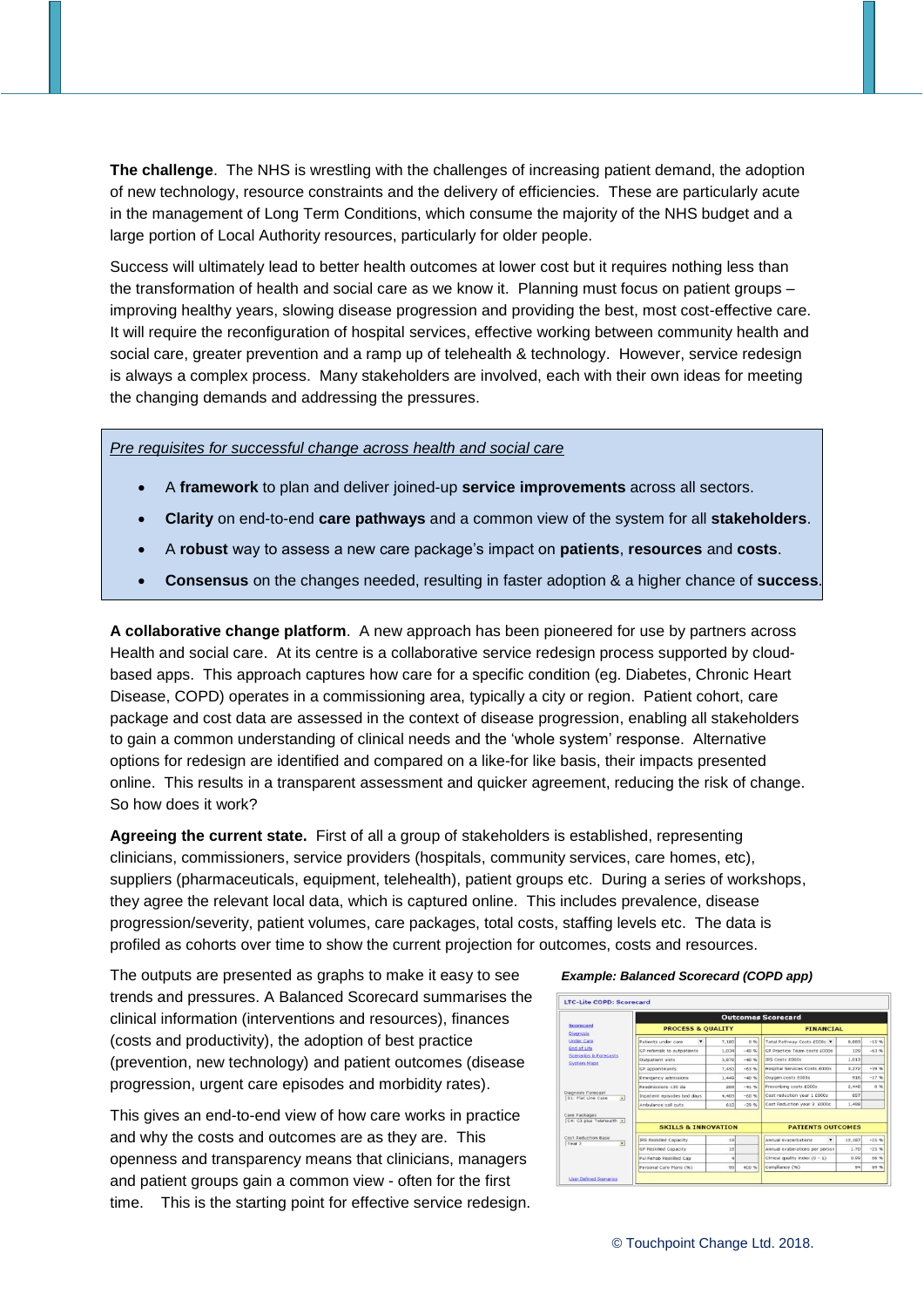**Designing the future state**. The stakeholders then consider alternative service options, for instance the rollout of cardio rehab for a defined cohort with chronic heart disease or a community-based exacerbation service for COPD patients. Once details of the proposed care packages have been agreed and then entered online, users can immediately see the impact; costs and benefits versus patient outcomes, all profiled over time.

Based on this output, the most promising redesigns are discussed, refined and re-run (all done in real-time within a workshop). Once the best option has been identified, there is already a service blueprint, the data for a business case and much of the stakeholder alignment has already been achieved.

These informed choices are a solid foundation for implementation planning and approval. The process reduces the time to initiate change and provides an agreed way to measure the real impact. *Illustration: Redesign of care packages*



**Cloud enabled**. A centre piece of this approach is the suite of LTC applications, each focusing on a specific Long Term Condition. The initial research and development has been undertaken and the first three Long Term Condition prototypes are available for development. These focus on COPD, Diabetes and Chronic Heart Disease - three of the biggest areas of NHS expenditure.



The applications calculate the net improvements over time based on the best clinical evidence and the agreed local assumptions of the stakeholders. Changes to the assumptions or redesigns can easily be incorporated. One commissioning group found this reduced the engagement and planning process from almost two years to about two months.

Touchpoint Change Ltd. licenses the software and is working with the **Ethos Partnership**, a range of public and private sector organisations to collaborate on the transformation of services for people with Long Term Conditions. The process and apps are a central part of this initiative and are available for development projects in 2018. Several pilots have been run, initially funded by an NHS innovation pot. They paid back in planning terms alone but the bigger benefit is that they identified ongoing savings of 15-39% in specific budgets, worth millions of pounds per year. The architecture is designed to extend to all Long Term Conditions and other disease groups as required, supporting Ethos partners' agreed priorities.